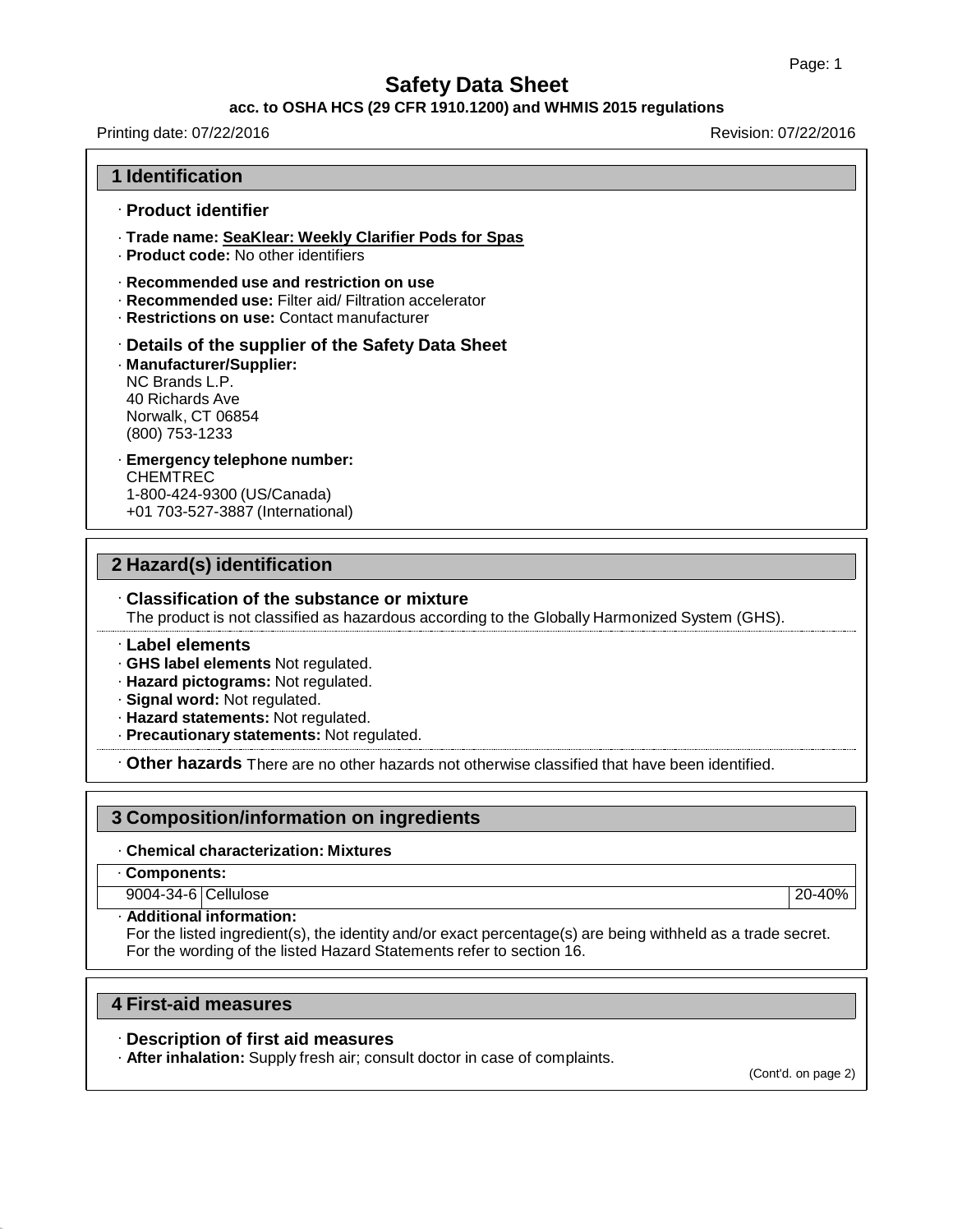### **acc. to OSHA HCS (29 CFR 1910.1200) and WHMIS 2015 regulations**

Printing date: 07/22/2016 Revision: 07/22/2016

### **Trade name: SeaKlear: Weekly Clarifier Pods for Spas**

(Cont'd. of page 1)

· **After skin contact:** Brush off loose particles from skin. Wash with soap and water. If skin irritation is experienced, consult a doctor. · **After eye contact:** Remove contact lenses if worn, if possible. Rinse opened eye for several minutes under running water. If symptoms persist, consult a doctor. · **After swallowing:** Rinse out mouth and then drink plenty of water. Do not induce vomiting; immediately call for medical help. · **Most important symptoms and effects, both acute and delayed:** Breathing difficulty **Coughing** Slight irritant effect on eyes. Gastric or intestinal disorders when ingested. Diarrhea. · **Indication of any immediate medical attention and special treatment needed:** No relevant information available.

### **5 Fire-fighting measures**

- · **Extinguishing media**
- · **Suitable extinguishing agents:**
- CO2, extinguishing powder or water spray. Fight larger fires with water spray.
- · **For safety reasons unsuitable extinguishing agents:** None.
- · **Special hazards arising from the substance or mixture**

As the product is supplied it is not capable of dust explosion; however enrichment with fine dust causes risk of dust explosion.

- · **Advice for firefighters**
- · **Protective equipment:**

Wear self-contained respiratory protective device. Wear fully protective suit.

### **6 Accidental release measures**

· **Personal precautions, protective equipment and emergency procedures:** Ensure adequate ventilation. Avoid formation of dust. Do not breathe dust. · **Environmental precautions:**

Do not allow undiluted product or large quantities of it to reach ground water, water course or sewage system.

- · **Methods and material for containment and cleaning up:** Pick up mechanically. Send for recovery or disposal in suitable receptacles.
- · **Reference to other sections:** See Section 7 for information on safe handling.

(Cont'd. on page 3)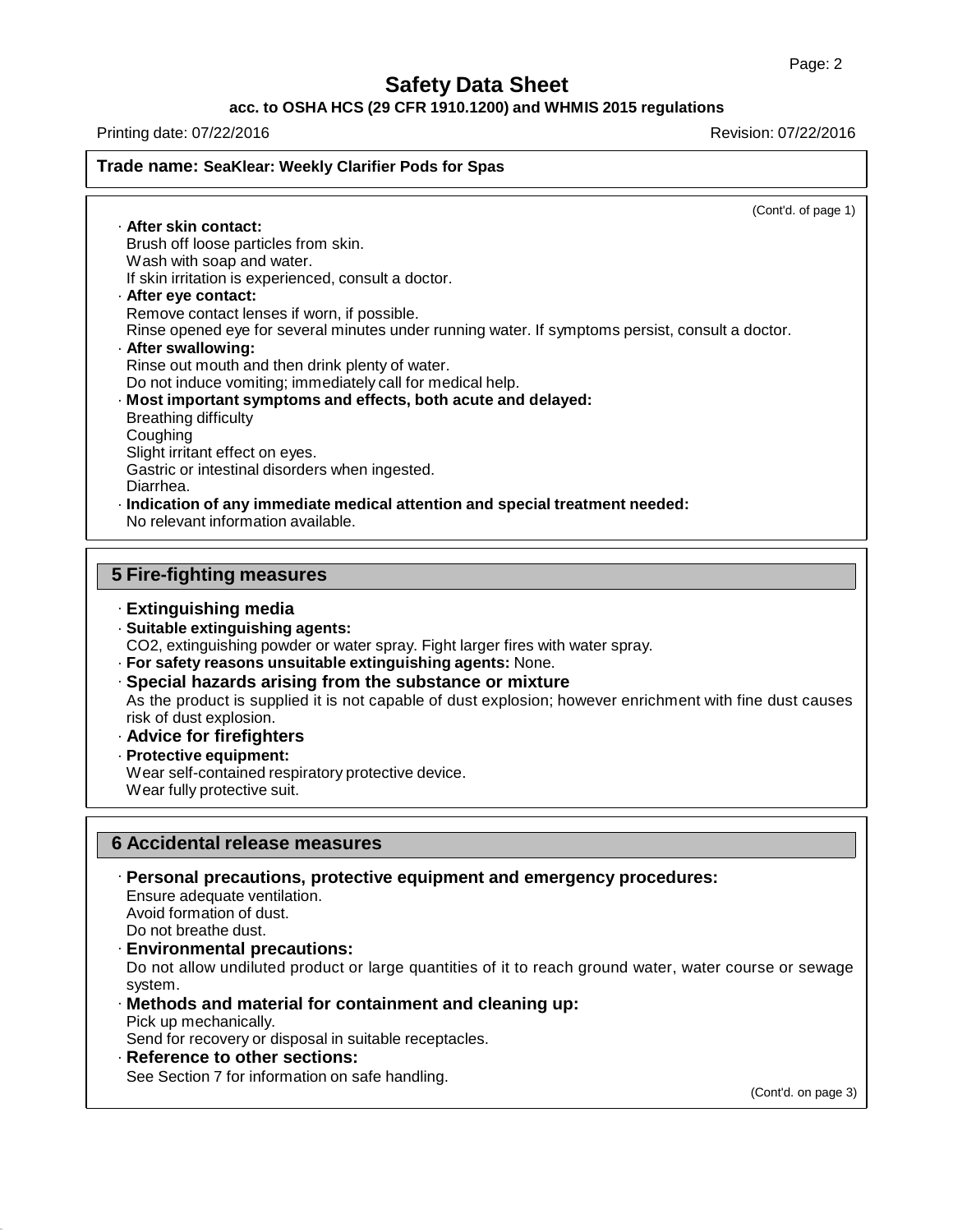**acc. to OSHA HCS (29 CFR 1910.1200) and WHMIS 2015 regulations**

Printing date: 07/22/2016 Revision: 07/22/2016

#### **Trade name: SeaKlear: Weekly Clarifier Pods for Spas**

(Cont'd. of page 2)

See Section 8 for information on personal protection equipment. See Section 13 for disposal information.

### **7 Handling and storage**

#### · **Handling**

#### · **Precautions for safe handling:**

- Use only in well ventilated areas.
- Prevent formation of dust.
- Any deposit of dust which cannot be avoided must be regularly removed.
- · **Information about protection against explosions and fires:** Keep respiratory protective device available.
- · **Conditions for safe storage, including any incompatibilities**
- · **Storage**
- · **Requirements to be met by storerooms and receptacles:** Storage area should be dry and well-ventilated. · **Information about storage in one common storage facility:** Store away from foodstuffs. Store away from oxidizing agents. Do not store together with acids.
- · **Further information about storage conditions:** Protect from humidity and water.
- · **Specific end use(s):** No relevant information available.

|                                                     | 8 Exposure controls/personal protection                                                                                                                                                                          |                     |
|-----------------------------------------------------|------------------------------------------------------------------------------------------------------------------------------------------------------------------------------------------------------------------|---------------------|
| Control parameters                                  |                                                                                                                                                                                                                  |                     |
|                                                     | . Components with limit values that require monitoring at the workplace:                                                                                                                                         |                     |
| 9004-34-6 Cellulose                                 |                                                                                                                                                                                                                  |                     |
| PEL (USA)                                           | Long-term value: 15* 5** mg/m <sup>3</sup><br>*total dust **respirable fraction                                                                                                                                  |                     |
| REL (USA)                                           | Long-term value: 10* 5** mg/m <sup>3</sup><br>*total dust **respirable fraction                                                                                                                                  |                     |
| TLV (USA)                                           | Long-term value: 10 mg/m <sup>3</sup>                                                                                                                                                                            |                     |
| EL (Canada)                                         | Long-term value: 10* 3** mg/m <sup>3</sup><br>*total dust, **respirable fraction                                                                                                                                 |                     |
| EV (Canada)                                         | Long-term value: 10 mg/m <sup>3</sup><br>paper fibre, total dust                                                                                                                                                 |                     |
|                                                     | LMPE (Mexico) Long-term value: 10 mg/m <sup>3</sup>                                                                                                                                                              |                     |
| · Exposure controls<br>Avoid contact with the eyes. | · Personal protective equipment:<br>· General protective and hygienic measures:<br>The usual precautionary measures for handling chemicals should be followed.<br>Keep away from foodstuffs, beverages and feed. |                     |
|                                                     |                                                                                                                                                                                                                  | (Cont'd. on page 4) |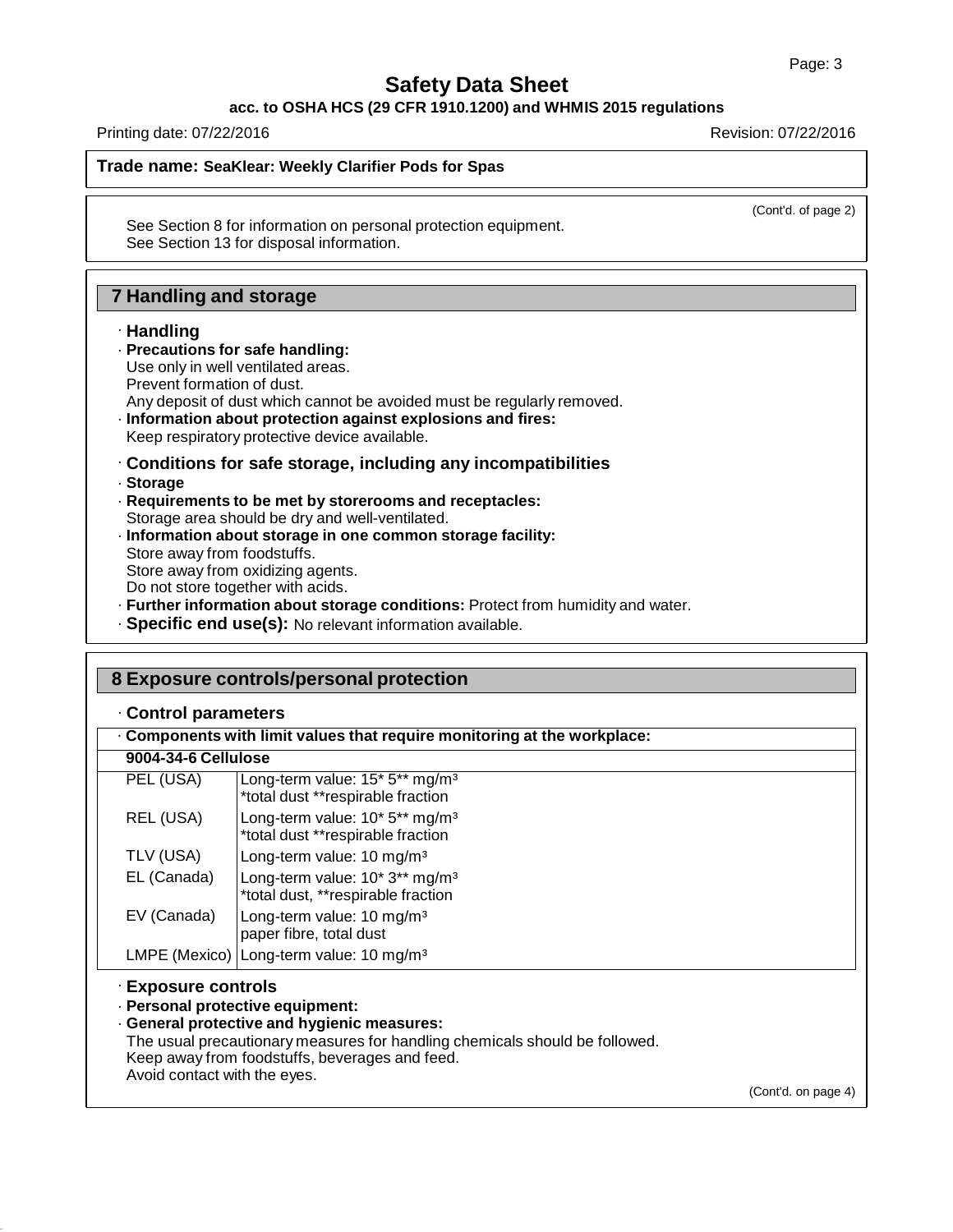### **acc. to OSHA HCS (29 CFR 1910.1200) and WHMIS 2015 regulations**

Printing date: 07/22/2016 Revision: 07/22/2016

**Trade name: SeaKlear: Weekly Clarifier Pods for Spas**

(Cont'd. of page 3)

- Do not breathe dust. · **Engineering controls:** No relevant information available.
- · **Breathing equipment:** Not required under normal conditions of use.
	- For large spills, respiratory protection may be advisable.
- · **Protection of hands:**
- Not required under normal conditions of use.
- Wear protective gloves to handle contents of damaged or leaking units.
- Gloves are advised for repeated or prolonged contact.
- · **Eye protection:**



Safety glasses

Follow relevant national guidelines concerning the use of protective eyewear.

- · **Body protection:** Not required under normal conditions of use.
- · **Limitation and supervision of exposure into the environment** Avoid release to the environment.
- · **Risk management measures** See Section 7 for additional information.

| 9 Physical and chemical properties                      |                                               |                     |  |  |
|---------------------------------------------------------|-----------------------------------------------|---------------------|--|--|
| · Information on basic physical and chemical properties |                                               |                     |  |  |
| · Appearance:                                           |                                               |                     |  |  |
| Form:                                                   | <b>Flakes</b>                                 |                     |  |  |
| Color:                                                  | White                                         |                     |  |  |
| · Odor:                                                 | Odorless                                      |                     |  |  |
| . Odor threshold:                                       | Not determined.                               |                     |  |  |
| · pH-value:                                             | Not applicable.                               |                     |  |  |
| · Melting point/Melting range:                          | Not determined.                               |                     |  |  |
| · Boiling point/Boiling range:                          | Not determined.                               |                     |  |  |
| · Flash point:                                          | Not applicable.                               |                     |  |  |
| · Flammability (solid, gaseous):                        | Not determined.                               |                     |  |  |
| · Auto-ignition temperature:                            | Not determined.                               |                     |  |  |
| · Decomposition temperature:                            | Not determined.                               |                     |  |  |
| Danger of explosion:                                    | Product does not present an explosion hazard. |                     |  |  |
| <b>Explosion limits</b>                                 |                                               |                     |  |  |
| Lower:                                                  | Not determined.                               |                     |  |  |
| Upper:                                                  | Not determined.                               |                     |  |  |
| · Oxidizing properties:                                 | Not determined.                               |                     |  |  |
| · Vapor pressure:                                       | Not determined.                               |                     |  |  |
|                                                         |                                               | (Cont'd. on page 5) |  |  |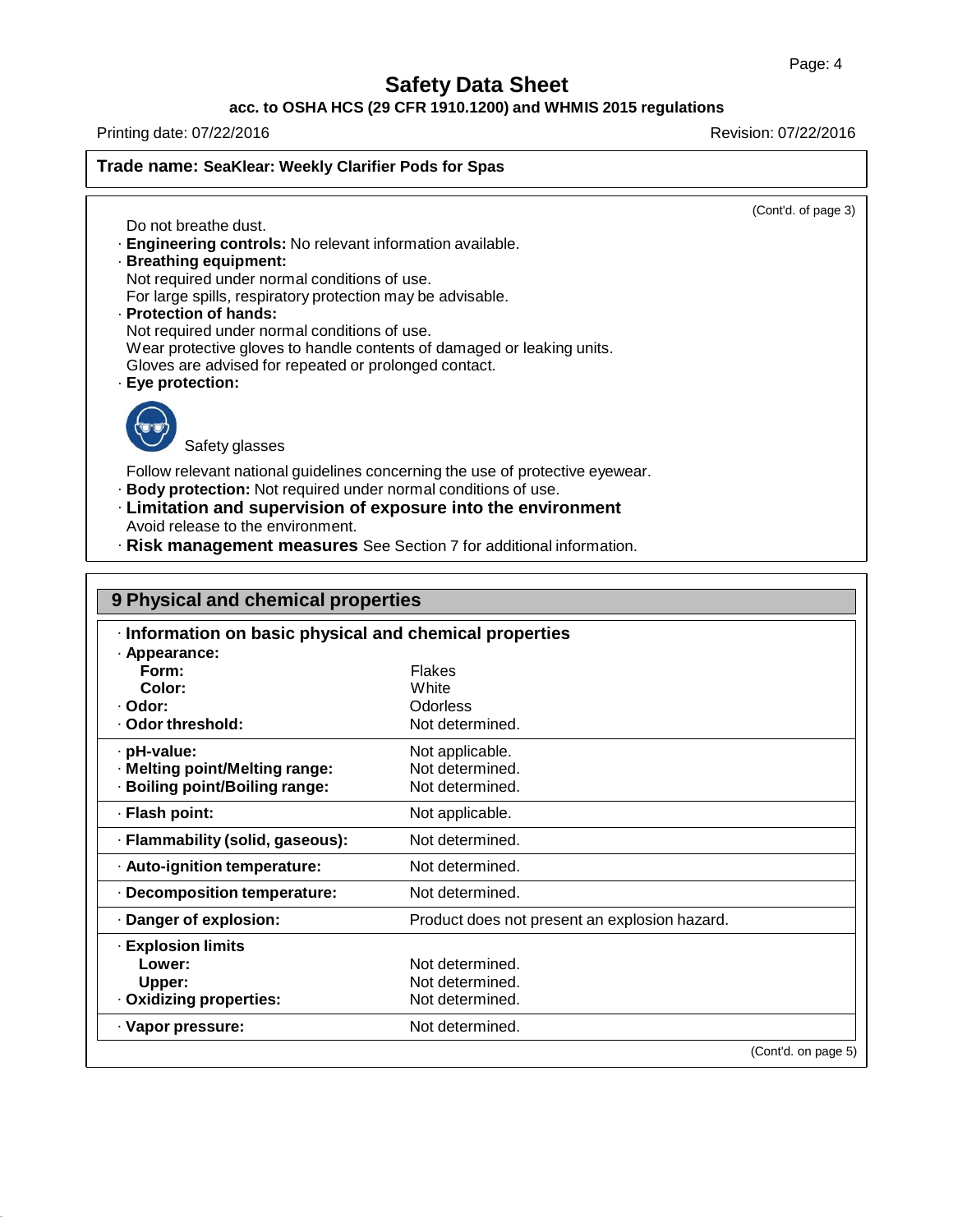#### **acc. to OSHA HCS (29 CFR 1910.1200) and WHMIS 2015 regulations**

Printing date: 07/22/2016 Revision: 07/22/2016

#### **Trade name: SeaKlear: Weekly Clarifier Pods for Spas**

|                                                            |                                         | (Cont'd. of page 4) |
|------------------------------------------------------------|-----------------------------------------|---------------------|
| · Density:                                                 |                                         |                     |
| <b>Relative density:</b>                                   | $0.4$ g/cm <sup>3</sup> (3.338 lbs/gal) |                     |
| Vapor density:                                             | Not applicable.                         |                     |
| <b>Evaporation rate:</b>                                   | Not applicable.                         |                     |
| · Solubility in / Miscibility with                         |                                         |                     |
| Water:                                                     | Insoluble.                              |                     |
| · Partition coefficient (n-octanol/water): Not determined. |                                         |                     |
| · Viscosity                                                |                                         |                     |
| Dynamic:                                                   | Not applicable.                         |                     |
| Kinematic:                                                 | Not applicable.                         |                     |
| Other information                                          | No relevant information available.      |                     |

#### **10 Stability and reactivity**

- · **Reactivity:** No relevant information available.
- · **Chemical stability:** Stable under normal temperatures and pressures.
- · **Thermal decomposition / conditions to be avoided:** No decomposition if used and stored according to specifications.
- · **Possibility of hazardous reactions:**

Reacts with strong oxidizing agents. Reacts with strong acids and alkali. As the product is supplied it is not capable of dust explosion; however enrichment with fine dust causes risk of dust explosion.

· **Conditions to avoid:** Prevent formation of dust.

Avoid acids. Store away from oxidizing agents.

- · **Incompatible materials:** Strong acids
- Oxidizing agents
- · **Hazardous decomposition products:** Carbon monoxide and carbon dioxide Nitrogen oxides (NOx)

# **11 Toxicological information**

- · **Information on toxicological effects**
- · **Acute toxicity:**
- · **LD/LC50 values that are relevant for classification:** None.
- · **Primary irritant effect:**
- · **On the skin:** Based on available data, the classification criteria are not met.
- · **On the eye:** Slight irritant effect on eyes.
- · **Sensitization:** Based on available data, the classification criteria are not met.

(Cont'd. on page 6)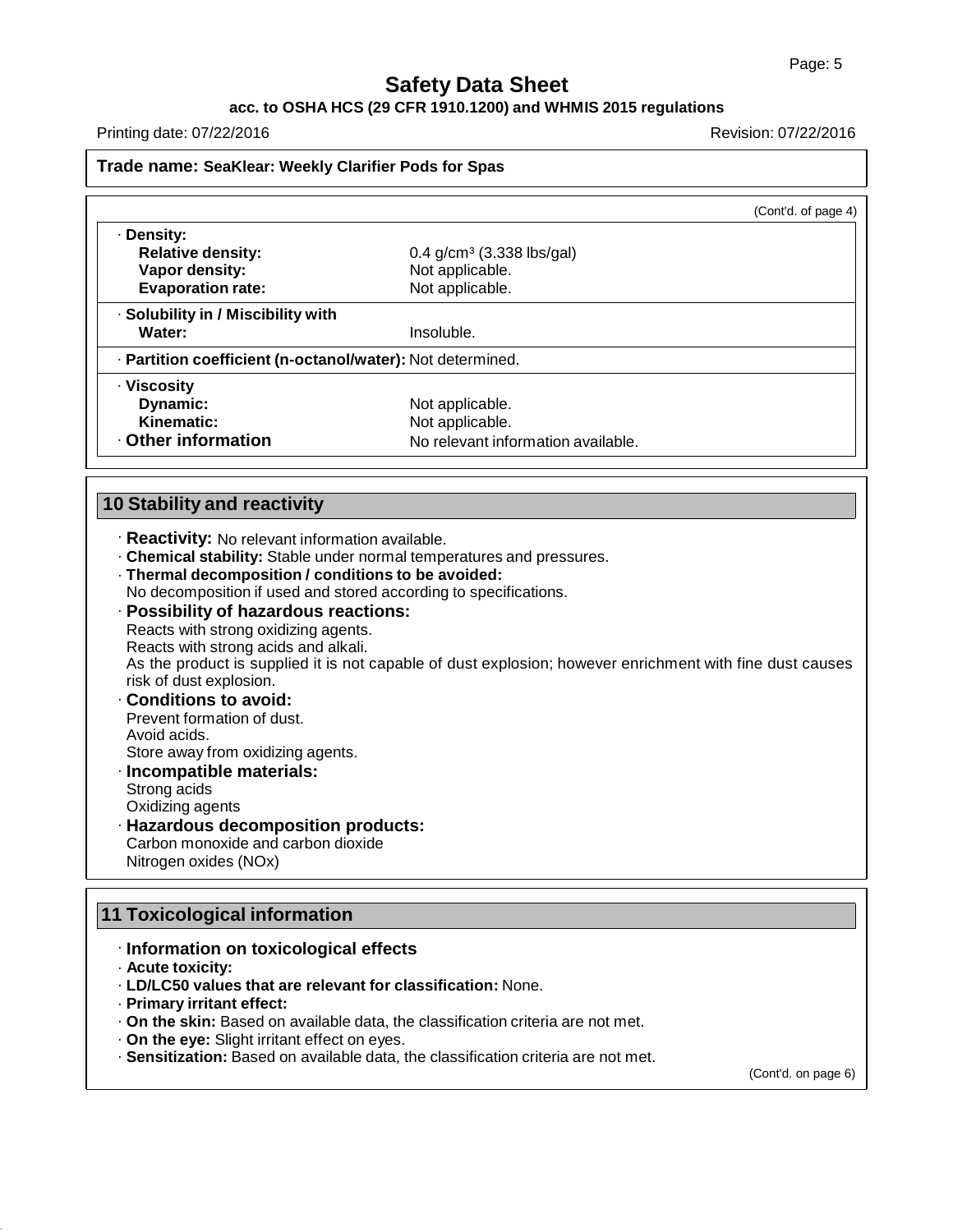#### **acc. to OSHA HCS (29 CFR 1910.1200) and WHMIS 2015 regulations**

Printing date: 07/22/2016 Revision: 07/22/2016

(Cont'd. of page 5)

**Trade name: SeaKlear: Weekly Clarifier Pods for Spas**

· **IARC (International Agency for Research on Cancer):**

None of the ingredients are listed.

· **NTP (National Toxicology Program):**

None of the ingredients are listed.

· **OSHA-Ca (Occupational Safety & Health Administration):**

None of the ingredients are listed.

· **Probable route(s) of exposure:**

Eye contact.

Skin contact.

· **Acute effects (acute toxicity, irritation and corrosivity):** Slight irritant effect on eyes.

· **Repeated dose toxicity:** Long term inhalation of product dust may be harmful.

· **CMR effects (carcinogenity, mutagenicity and toxicity for reproduction)**

· **Germ cell mutagenicity:** Based on available data, the classification criteria are not met.

· **Carcinogenicity:** Based on available data, the classification criteria are not met.

· **Reproductive toxicity:** Based on available data, the classification criteria are not met.

· **STOT-single exposure:** Based on available data, the classification criteria are not met.

· **STOT-repeated exposure:** Based on available data, the classification criteria are not met.

· **Aspiration hazard:** Based on available data, the classification criteria are not met.

# **12 Ecological information**

· **Toxicity**

· **Aquatic toxicity** No relevant information available.

· **Persistence and degradability** No relevant information available.

· **Bioaccumulative potential:** No relevant information available.

· **Mobility in soil:** No relevant information available.

· **Additional ecological information**

· **General notes:**

Do not allow undiluted product or large quantities of it to reach ground water, water course or sewage system.

· **Results of PBT and vPvB assessment**

· **PBT:** Not applicable.

· **vPvB:** Not applicable.

· **Other adverse effects:** No relevant information available.

# **13 Disposal considerations**

### · **Waste treatment methods**

· **Recommendation:**

Smaller quantities can be disposed of with household waste.

The user of this material has the responsibility to dispose of unused material, residues and containers in compliance with all relevant local, state and federal laws and regulations regarding treatment, storage and disposal for hazardous and nonhazardous wastes.

(Cont'd. on page 7)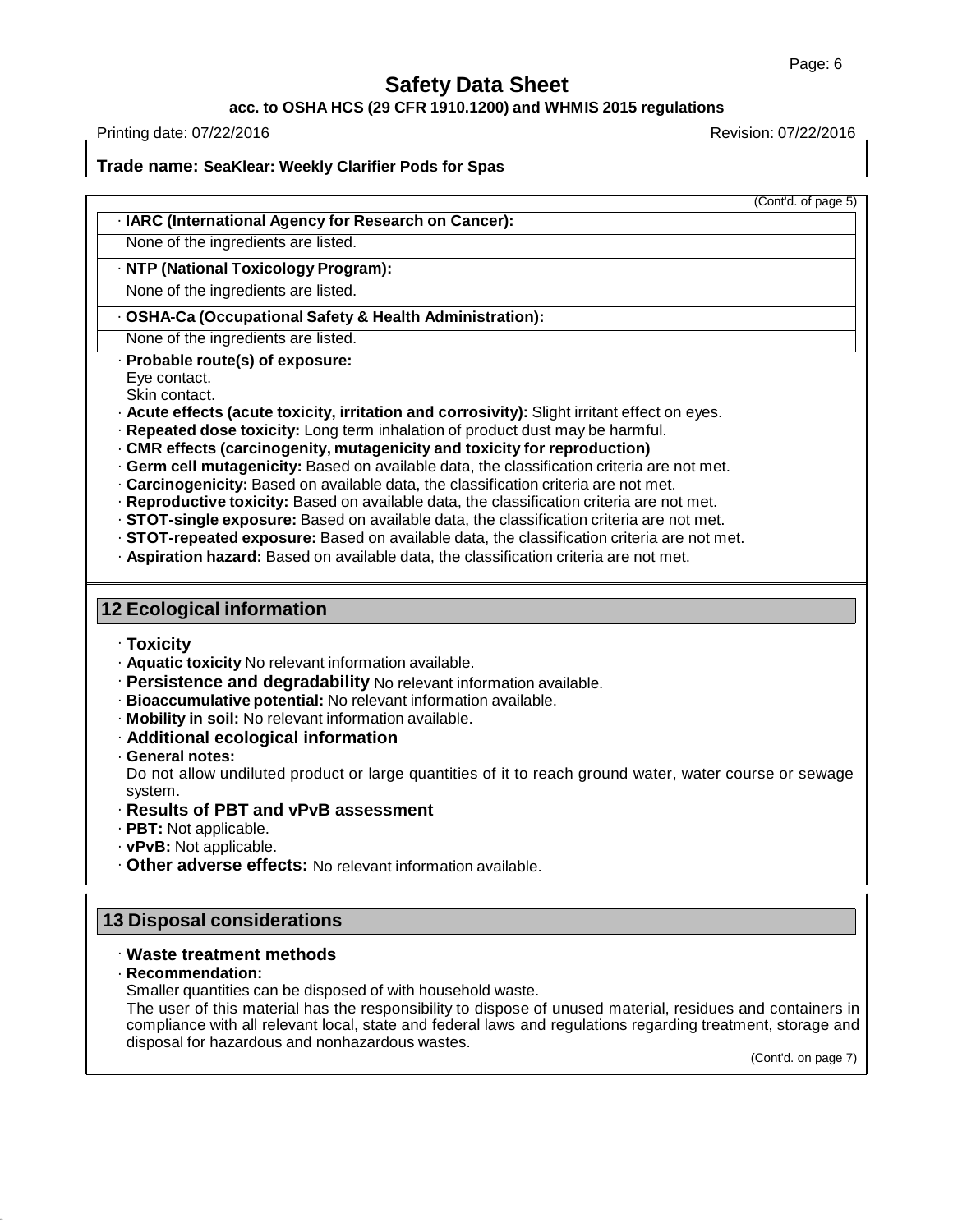**acc. to OSHA HCS (29 CFR 1910.1200) and WHMIS 2015 regulations**

Printing date: 07/22/2016 Revision: 07/22/2016

**Trade name: SeaKlear: Weekly Clarifier Pods for Spas**

(Cont'd. of page 6)

#### · **Uncleaned packagings**

· **Recommendation:** Disposal must be made according to official regulations.

| <b>14 Transport information</b>                           |                 |
|-----------------------------------------------------------|-----------------|
| · UN-Number                                               |                 |
| · DOT, ADR, IMDG, IATA                                    | Not regulated.  |
| $\cdot$ UN proper shipping name<br>· DOT, ADR, IMDG, IATA | Not regulated.  |
| · Transport hazard class(es)                              |                 |
| · DOT, ADR, IMDG, IATA                                    |                 |
| · Class                                                   | Not regulated.  |
| · Packing group                                           |                 |
| · DOT, ADR, IMDG, IATA                                    | Not regulated.  |
| · Environmental hazards                                   |                 |
| · Marine pollutant:                                       | No.             |
| · Special precautions for user                            | Not applicable. |
| · Transport in bulk according to Annex II of              |                 |
| <b>MARPOL73/78 and the IBC Code</b>                       | Not applicable. |

# **15 Regulatory information**

· **Safety, health and environmental regulations/legislation specific for the substance or mixture**

· **United States (USA)**

· **SARA**

| · Section 302 (extremely hazardous substances): |
|-------------------------------------------------|
|-------------------------------------------------|

None of the ingredients are listed.

· **Section 355 (extremely hazardous substances):**

None of the ingredients are listed.

· **Section 313 (Specific toxic chemical listings):**

None of the ingredients are listed.

· **TSCA (Toxic Substances Control Act)**

All ingredients are listed.

· **Proposition 65 (California)**

· **Chemicals known to cause cancer:**

None of the ingredients are listed.

(Cont'd. on page 8)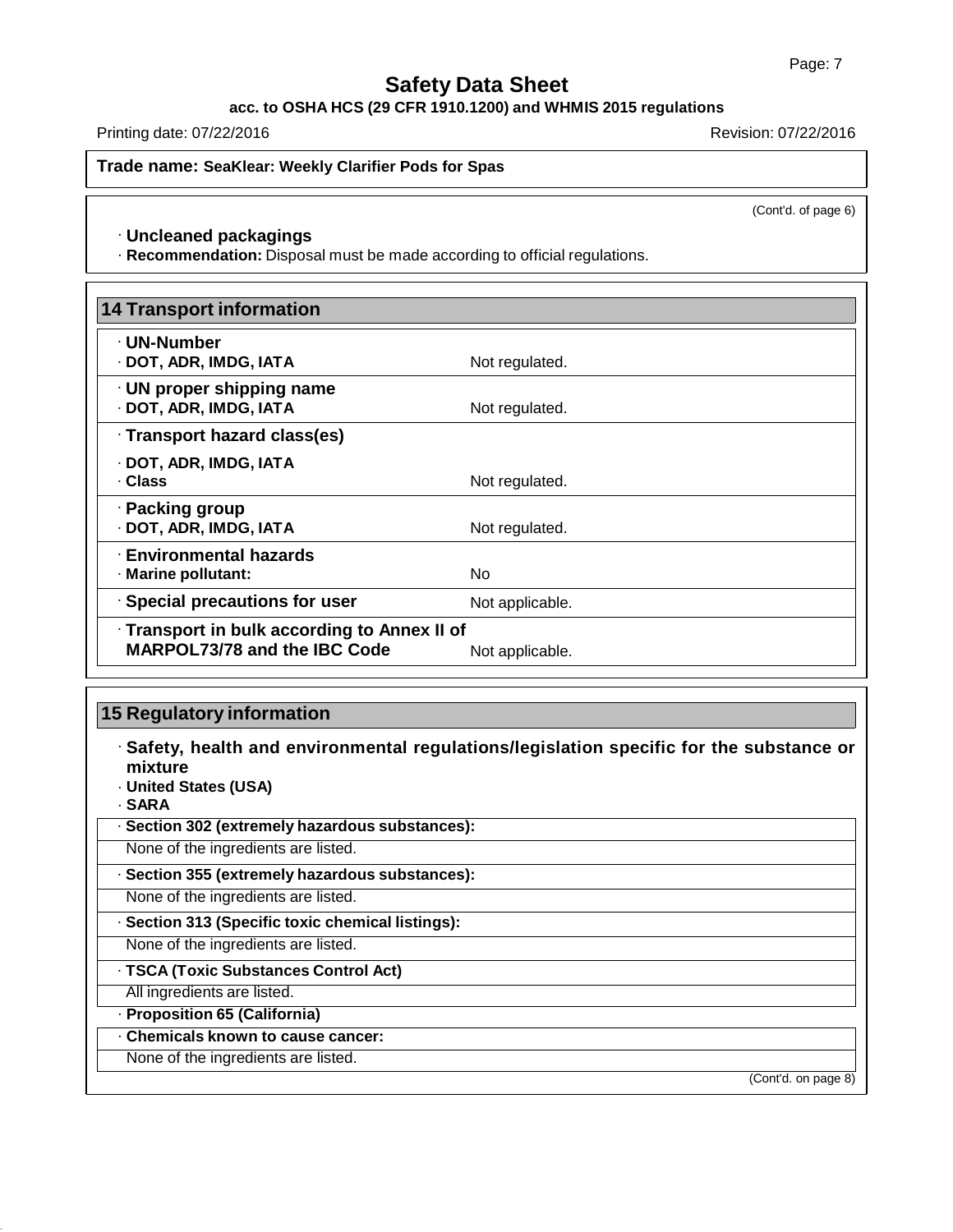#### **acc. to OSHA HCS (29 CFR 1910.1200) and WHMIS 2015 regulations**

Printing date: 07/22/2016 Revision: 07/22/2016

**Trade name: SeaKlear: Weekly Clarifier Pods for Spas**

(Cont'd. of page 7)

· **Chemicals known to cause reproductive toxicity for females:**

None of the ingredients are listed.

· **Chemicals known to cause reproductive toxicity for males:**

None of the ingredients are listed.

· **Chemicals known to cause developmental toxicity:**

None of the ingredients are listed.

· **Carcinogenic categories**

· **EPA (Environmental Protection Agency):**

None of the ingredients are listed.

· **IARC (International Agency for Research on Cancer):**

None of the ingredients are listed.

· **NIOSH-Ca (National Institute for Occupational Safety and Health):**

None of the ingredients are listed.

· **Canadian Domestic Substances List (DSL):**

All ingredients are listed.

· **Chemical safety assessment:** A Chemical Safety Assessment has not been carried out.

### **16 Other information**

This information is based on our present knowledge. However, this shall not constitute a guarantee for any specific product features and shall not establish a legally valid contractual relationship.

· **Date of preparation / last revision** 07/22/2016 / -

· **Abbreviations and acronyms:** ADR: European Agreement concerning the International Carriage of Dangerous Goods by Road IMDG: International Maritime Code for Dangerous Goods DOT: US Department of Transportation IATA: International Air Transport Association CAS: Chemical Abstracts Service (division of the American Chemical Society) LC50: Lethal concentration, 50 percent LD50: Lethal dose, 50 percent PBT: Persistent, Bioaccumulative and Toxic vPvB: very Persistent and very Bioaccumulative NIOSH: National Institute for Occupational Safety OSHA: Occupational Safety & Health LDLo: Lowest Lethal Dose Observed · **Sources** Website, European Chemicals Agency (echa.europa.eu) Website, US EPA Substance Registry Services (ofmpub.epa.gov/sor internet/registry/substreg/home/ overview/home.do) Website, Chemical Abstracts Registry, American Chemical Society (www.cas.org) Patty's Industrial Hygiene, 6th ed., Rose, Vernon, ed. ISBN: ISBN: 978-0-470-07488-6 Casarett and Doull's Toxicology: The Basic Science of Poisons, 8th Ed., Klaasen, Curtis D., ed., ISBN: 978-0-07-176923-5. Safety Data Sheets, Individual Manufacturers SDS Prepared by: ChemTel Inc.

(Cont'd. on page 9)